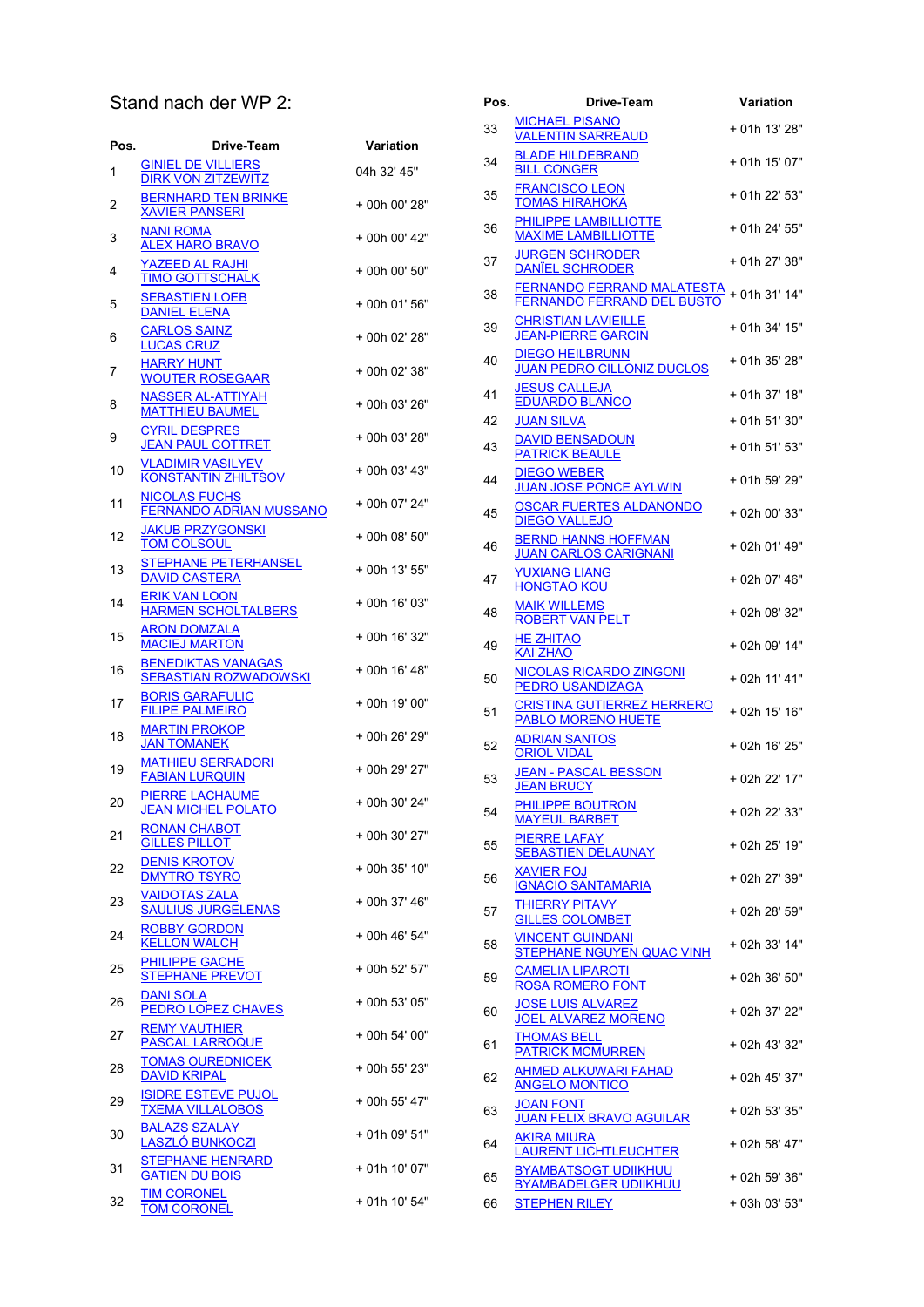| Pos.            | Drive-Team                                                          | Variation     | 29       |
|-----------------|---------------------------------------------------------------------|---------------|----------|
|                 | <b>TREVOR HANKS</b>                                                 |               |          |
| 67              | <b>SHAMEER VARIAWA</b><br><b>ZAHEER BODHANYA</b>                    | + 03h 22' 58" | 30       |
| 68              | <b>JEROME RENAUD</b><br><b>MAX DELFINO</b>                          | + 03h 25' 42" | 31       |
| 69              | <b>MAURICIO SALAZAR VELASQUEZ</b><br><b>MAURICIO SALAZAR SIERRA</b> | + 03h 35' 15" | 32       |
|                 | WP 2                                                                |               | 33       |
| 1               | <b>SEBASTIEN LOEB</b><br><b>DANIEL ELENA</b>                        | 03h 26' 53"   | 34       |
| 2               | <b>NANI ROMA</b><br><b>ALEX HARO BRAVO</b>                          | + 00h 00' 08" | 35       |
| 3               | <b>BERNHARD TEN BRINKE</b><br><b>XAVIER PANSERI</b>                 | + 00h 01' 20" | 36       |
| 4               | <b>GINIEL DE VILLIERS</b><br><b>DIRK VON ZITZEWITZ</b>              | + 00h 01' 31" | 37       |
| 5               | <u>YAZEED AL RAJHI</u><br><b>TIMO GOTTSCHALK</b>                    | + 00h 02' 33" | 38       |
| 6               | <b>CYRIL DESPRES</b><br><b>JEAN PAUL COTTRET</b>                    | + 00h 03' 14" | 39       |
| 7               | <b>HARRY HUNT</b><br><b>WOUTER ROSEGAAR</b>                         | + 00h 03' 24" | 40       |
| 8               | <b>CARLOS SAINZ</b><br><b>LUCAS CRUZ</b>                            | + 00h 04' 40" | 41       |
| 9               | <b>NICOLAS FUCHS</b><br><b>FERNANDO ADRIAN MUSSANO</b>              | + 00h 05' 01" | 42       |
| 10 <sup>°</sup> | <b>VLADIMIR VASILYEV</b><br><b>KONSTANTIN ZHILTSOV</b>              | + 00h 05' 36" | 43       |
| 11              | <b>NASSER AL-ATTIYAH</b><br>MATTHIEU BAUMEL                         | + 00h 07' 37" | 44<br>45 |
|                 | 12 MARTIN PROKOP<br><b>JAN TOMANEK</b>                              | + 00h 09' 48" | 46       |
|                 | <b>JAKUB PRZYGONSKI</b><br><b>M COLSOUL</b>                         | + 00h 11' 01" | 47       |
|                 | <b>ARON DOMZALA</b><br>MACIEJ MARTON                                | + 00h 11' 11" | 48       |
| 15              | <u>ERIK VAN LOON</u><br><b>HARMEN SCHOLTALBERS</b>                  | + 00h 12' 55" | 49       |
|                 | 16 BENEDIKTAS VANAGAS<br><u>SEBASTIAN ROZWADOWSKI</u>               | + 00h 13' 16" | 50       |
|                 | <u>STEPHANE PETERHANSEL</u><br><b>DAVID CASTERA</b>                 | + 00h 15' 09" | 51       |
| 18              | <u>BORIS GARAFULIC</u><br>FILIPE PALMEIRO                           | + 00h 16' 24" | 52       |
| 19              |                                                                     | + 00h 18' 16" | 53       |
| 20              | <u>MATHIEU SERRADORI</u><br>FABIAN LURQUIN                          | + 00h 26' 34" | 54       |
| 21              | <b>DENIS KROTOV</b><br>DMYTRO TSYRO                                 | + 00h 27' 09" | 55       |
| 22              | <b>PIERRE LACHAUME</b><br><u>JEAN MICHEL POLATO</u>                 | + 00h 28' 25" | 56       |
| 23              | <u>VAIDOTAS ZALA</u><br><u>SAULIUS JURGELENAS</u>                   | + 00h 34' 56" | 57       |
| 24              |                                                                     | + 00h 41' 40" | 58       |
|                 | <u>ROBBY GORDON</u><br>KELLON WALCH                                 | + 00h 42' 37" | 59       |
| 26              | DANI SOLA<br>PEDRO LOPEZ CHAVES                                     | + 00h 43' 07" | 60       |
|                 | <b>REMY VAUTHIER<br/>PASCAL LARROQUE</b>                            | + 00h 45' 10" | 61       |
| 28              | <u>PHILIPPE GACHE</u><br>STEPHANE PREVOT                            | + 00h 46' 20" | 62       |

|    |                                                                                                                                                                                                                        | + 00h 49' 34" |  |
|----|------------------------------------------------------------------------------------------------------------------------------------------------------------------------------------------------------------------------|---------------|--|
|    |                                                                                                                                                                                                                        | + 00h 53' 41" |  |
|    | 29 <u>TOMAS OUREDNICEK</u><br><u>DAVID KRIPAL</u><br>30 <u>BALAZS SZALAY</u><br><u>IASZLÓ BUNKOCZI</u><br>31 <u>GATIEN DU BOIS</u><br>THERE HENRARD                                                                    | + 00h 56' 23" |  |
|    | 32 TIM CORONEL<br>TOM CORONEL                                                                                                                                                                                          | + 00h 58' 42" |  |
|    |                                                                                                                                                                                                                        | + 01h 04' 25" |  |
|    |                                                                                                                                                                                                                        | + 01h 04' 48" |  |
|    |                                                                                                                                                                                                                        | + 01h 04' 57" |  |
|    | 33<br><u>MICHAEL PISANO</u><br>34 <u>BLADE HILDEBRAND</u><br>34 <u>BLADE HILDEBRAND</u><br>35 <u>CHRISTIAN LAVIEILLE</u><br>36 <u>JEAN-PIERRE GARCIN</u><br>36 <u>PHILIPPE LAMBILLIOTTE</u><br>70 AMAXIME LAMBILLIOTTE | + 01h 06' 17" |  |
|    | 37 <u>FRANCISCO LEON</u><br><u>TOMAS HIRAHOKA</u>                                                                                                                                                                      | + 01h 07' 49" |  |
|    |                                                                                                                                                                                                                        | + 01h 08' 38" |  |
|    | 38<br><u>DANIEL SCHRODER</u><br>39 <u>FERNANDO FERRAND MALATESTA</u><br>40 <u>DAVID BENSADOUN</u><br>40 <u>DAVID BENSADOUN</u><br><u>PATRICK BEAULE</u>                                                                | + 01h 09' 57" |  |
|    |                                                                                                                                                                                                                        | + 01h 16' 04" |  |
|    | DIEGO HEILBRUNN<br>JUAN PEDRO CILLONIZ DUCLOS<br>CRISTINA GUTIERREZ HERRERO<br>PABLO MORENO HUETE                                                                                                                      | + 01h 18' 18" |  |
| 42 |                                                                                                                                                                                                                        | + 01h 23' 39" |  |
|    | 43<br><u>DIEGO VALLEJO</u><br>44 <u>JESUS CALLEJA</u><br><u>EDUARDO BLANCO</u>                                                                                                                                         | + 01h 24' 01" |  |
|    |                                                                                                                                                                                                                        | + 01h 32' 21" |  |
|    | 45 JUAN SILVA                                                                                                                                                                                                          | + 01h 33' 55" |  |
| 46 |                                                                                                                                                                                                                        | + 01h 39' 37" |  |
| 47 | MERIND HANNS HOFFMAN<br>JUAN CARLOS CARIGNANI<br>DIEGO WEBER<br>JUAN JOSE PONCE AYLWIN<br>XAVIER FOJ<br>IGNACIO SANTAMARIA<br>NICOLAS RIGARES E                                                                        | + 01h 45' 51" |  |
| 48 |                                                                                                                                                                                                                        | + 01h 47' 44" |  |
|    | 49 NICOLAS RICARDO ZINGONI<br>PEDRO USANDIZAGA                                                                                                                                                                         | + 01h 47' 52" |  |
|    | 50 MAIK WILLEMS<br><b>T VAN PELT</b>                                                                                                                                                                                   | + 01h 49' 36" |  |
|    | 51 <u>YUXIANG LIANG</u><br>52 <u>PHILIPPE BOUTRON</u><br>52 <u>MAYEUL BARBET</u><br>53 <u>ADRIAN SANTOS</u><br>0RIOL VIDAL                                                                                             | + 01h 49' 49" |  |
|    |                                                                                                                                                                                                                        | + 01h 49' 51" |  |
|    |                                                                                                                                                                                                                        | + 01h 50' 40" |  |
|    | 54 HE ZHITAO<br>KAI ZHAO                                                                                                                                                                                               | + 01h 52' 12" |  |
|    |                                                                                                                                                                                                                        | + 01h 58' 50" |  |
|    | 55<br>STEPHANE NGUYEN QUAC VINH<br>56 <u>JOSE LUIS ALVAREZ</u><br>57 <u>JOSE LUIS ALVAREZ MORENO</u><br>57 <u>JEAN - PASCAL BESSON</u><br><u>JEAN BRUCY</u>                                                            | + 02h 02' 29" |  |
|    |                                                                                                                                                                                                                        | + 02h 03' 58" |  |
|    | 58 MICHIEL BECX<br>EDWIN KUIJPERS                                                                                                                                                                                      | + 02h 05' 31" |  |
| 59 | <b>THIERRY PITAVY<br/>GILLES COLOMBET</b>                                                                                                                                                                              | + 02h 09' 54" |  |
|    | 60<br>STEPHEN RILEY<br>61 CAMELIA LIPAROTI<br>62 PIERRE LAFAY<br>62 PIERRE LAFAY<br>62 SEBASTIEN DELAUNAY                                                                                                              | + 02h 13' 08" |  |
|    |                                                                                                                                                                                                                        | + 02h 13' 37" |  |
|    |                                                                                                                                                                                                                        | + 02h 16' 03" |  |